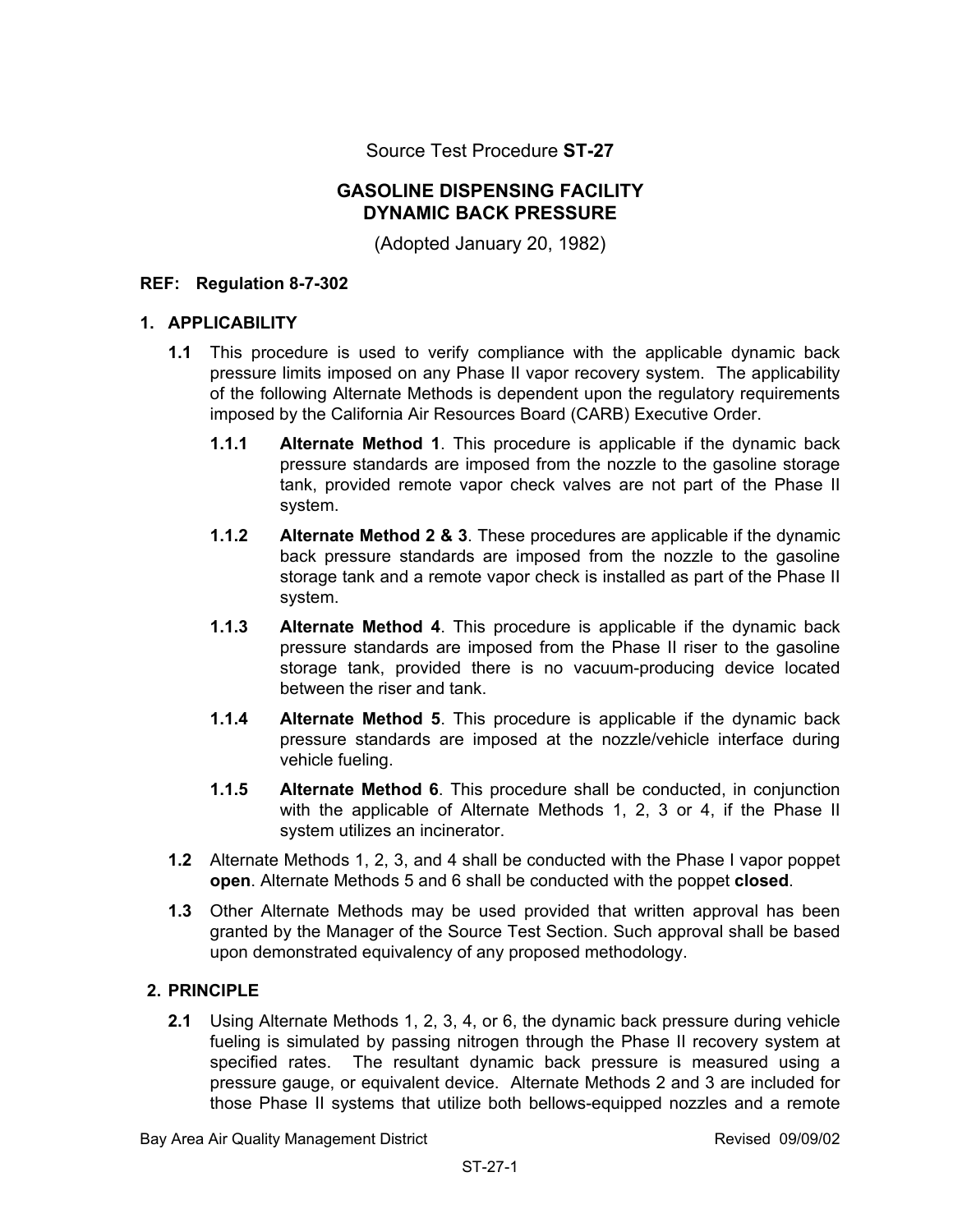vapor check valve. Alternate Method 5 is a direct measurement of the pressure at the nozzle/fillpipe interface during gasoline dispensing.

#### **3. RANGE**

- **3.1** The minimum and maximum dynamic back pressures that can be measured are dependent upon available pressure gauges. Recommended gauge ranges are as follows:
	- **3.1.1 Alternate Methods 1 and 3**. 0-0.5 and 0-2 inches H<sub>2</sub>0.
	- **3.1.2** Alternate Method 2. 0-0.5 and 0-1 inches  $H_2O$ .
	- **3.1.3** Alternate Method 4. 0-0.25 inches H<sub>2</sub>O.
	- **3.1.4** Alternate Method 5. -1-0-+1 inches H<sub>2</sub>O.
	- **3.1.5** Alternate Method 6. 0-0.5 and 0-1 inches H<sub>2</sub>O.
- **3.2** If mechanical pressure gauges are employed, the minimum diameter of the gauge face shall be four inches, and the minimum accuracy of the gauge shall be three percent of full scale.
- **3.3** If an electronic pressure measuring device is used, the full-scale range of the device shall not shall not exceed 0-10 inches H<sub>2</sub>O with a minimum accuracy of 0.5 percent of full scale. A 0-20 inches  $H_2O$  device may be used provided that the equivalent accuracy is not less than 0.25 percent of full-scale.

#### **4. INTERFERENCES**

- **4.1** Any leaks in the nozzle vapor path, vapor hose, or underground vapor return piping may result in erroneously low dynamic back pressure measurements.
- **4.2** For those Phase II systems possessing a design incompatible with this test procedure, testing shall be conducted in accordance with the procedures specified in the applicable CARB Executive Order.
- **4.3** Testing of systems that have liquid condensate traps in the underground vapor return piping that contain liquid at the time of the test may result in erroneously high dynamic back pressure measurements.
- **4.4** Measuring dynamic back pressure without waiting a minimum of 30 seconds for the flow of nitrogen to stabilize may result in erroneous back pressure measurements.

#### **5. APPARATUS**

- **5.1** Nitrogen High Pressure Cylinder with Pressure Regulator. Use a high pressure nitrogen cylinder capable of maintaining a pressure of at least 2000 psig and equipped with a compatible two-stage pressure regulator and a one psig relief valve. A ground strap is recommended during introduction of nitrogen into the system.
- **5.2** Rotameter. Use a calibrated rotameter capable of accurately measuring nitrogen flowrate(s) applicable for the imposed dynamic back pressure limits.
- **5.3** Pressure Gauges. Use differential pressure gauges, or equivalent, as specified in the applicable subsection of Section 3.1.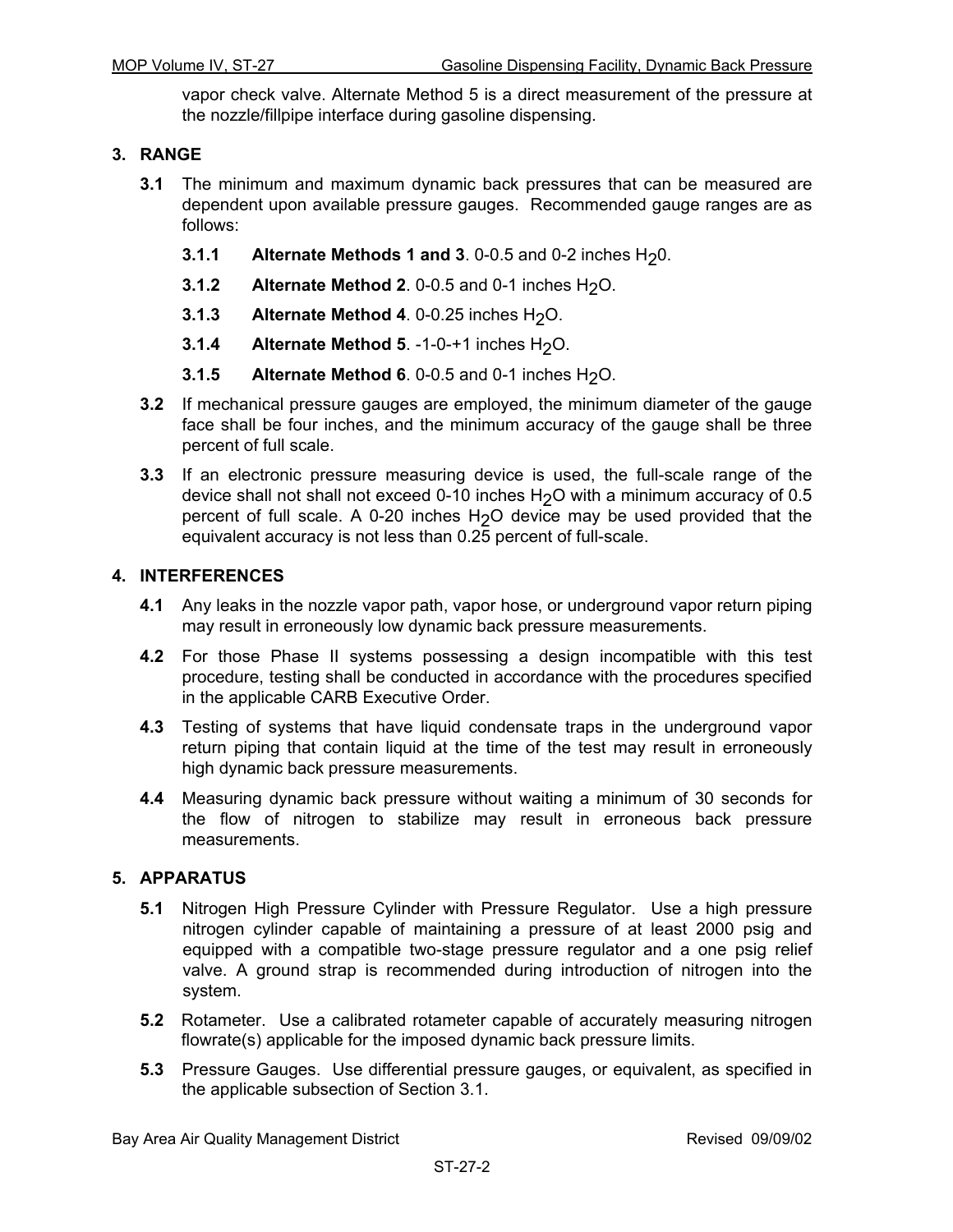- **5.4** Automobile fillpipe. Use a automobile fillpipe, or equivalent, known to be compatible with all bellows-equipped vapor recovery nozzles, and equipped with a pressure tap. See Figure 27-1.
- **5.5** Nitrogen. Use commercial grade nitrogen in a high pressure cylinder, equipped with a two-stage pressure regulator and a one psig pressure relief valve.
- **5.6** Hand Pump. Use a gasoline compatible hand pump, if applicable, to drain any gasoline from condensate pots.
- **5.7** Stopwatch. For Alternate Method 5, use a stopwatch, or equivalent, accurate to within 0.5 seconds.
- **5.8** Gasket. Use a flat gasket made of a gasoline compatible material with dimensions similar to the torus shown in Figure 27-4, to ensure proper seal between the nozzle and the Dynamic Back Pressure Assembly.



#### **Dynamic Back Pressure Test Assembly**

#### **6. PRE-TEST PROCEDURES**

**6.1 Alternate Method 1**. The following subsections are applicable for those Phase II systems where a limitation is imposed on the dynamic back pressure between the nozzle and the gasoline storage tank, provided that remote vapor check valves are not employed. For those Phase II systems which **do not** utilize a remote vapor check valve, assemble the apparatus as shown in Figure 27-1, ensuring that the flow meter control valve on the test equipment is closed. If a central vacuum system is used, the vacuum producing device should be turned off during this test.

Bay Area Air Quality Management District **Revised 09/09/02** Revised 09/09/02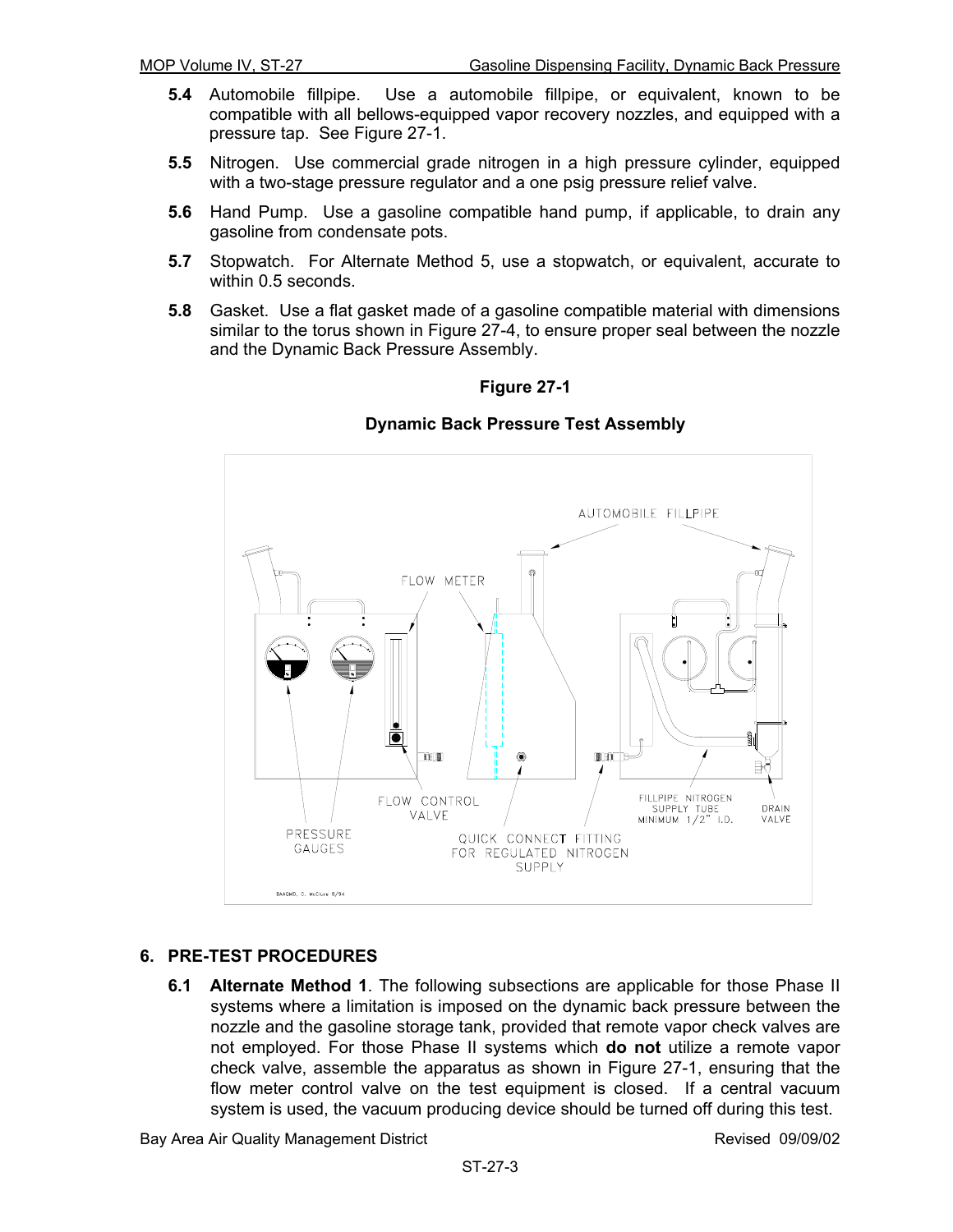- **6.1.1** Assemble the Dynamic Back Pressure Test Assembly as shown in Figure 27-1, ensuring that the rotameter control valve is closed.
- **6.1.2** The test equipment must be leak-checked prior to use. Plug the nozzle end of the auto fillpipe and open the nitrogen cylinder. Adjust the flow meter control valve until a pressure of 50 percent of full scale is indicated on the high range pressure gauge. Close the nitrogen cylinder valve and any toggle valves. A pressure decay of less than  $0.2$  inches  $H<sub>2</sub>O$ , in five minutes, is considered acceptable.



#### **Dynamic Pressure Release Assembly**

- **6.1.3** With the Dynamic Back Pressure Assembly open to atmosphere, flow nitrogen through the assembly at each specified flowrate. Record any back pressure on the appropriate data sheet. Allow a minimum of 15 seconds for the nitrogen flow to stabilize before taking back pressure measurement.
- **6.1.4** Perform an initial visual examination for vapor leaks at the nozzle and hose of the Phase II system to be tested. All leak sources shall be repaired or the component(s) removed and replaced prior to testing.
- **6.1.5** Pour a minimum of two (2) gallons of gasoline into each Phase II vapor return riser. The District's authorized representative may waive this requirement for facilities that have been in operation prior to the test. This gasoline may be introduced into the Phase II riser in any appropriate manner. Alternatively, a minimum of twenty gallons of gasoline may be introduced into the Phase II riser furthest from the gasoline storage tank,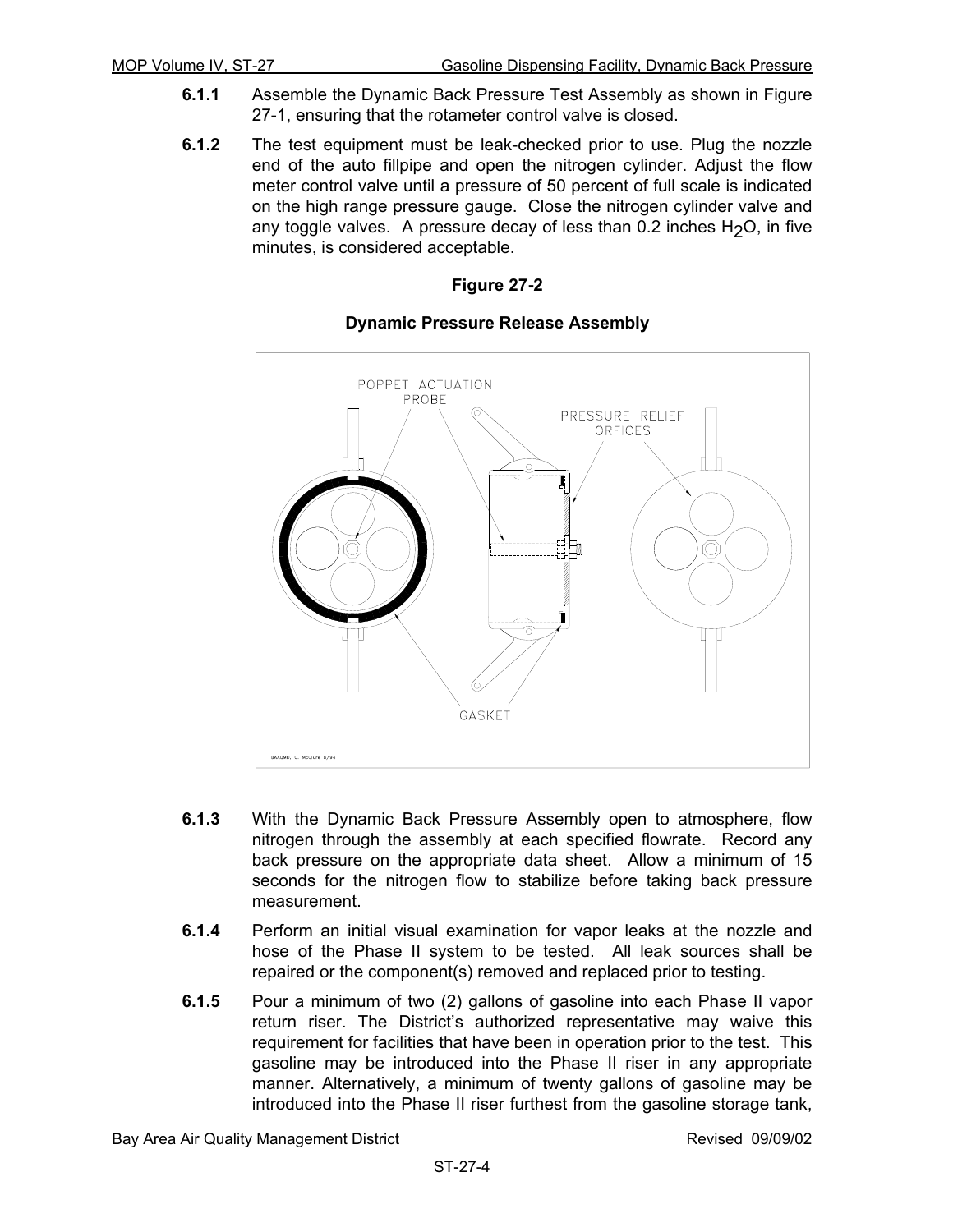provided that the riser is common to all products available at that dispenser. If product-specific risers are employed, a minimum of seven gallons, per product grade, may be introduced into the riser of each product which is furthest from the gasoline storage tank.

- **6.1.6** Allow fifteen (15) minutes for liquid in the vapor return piping to drain.
- **6.1.7** Completely drain any gasoline from the spout and bellows.
- **6.1.8** For those vapor piping configurations which utilize a condensate pot, drain the pot prior to testing.
- **6.1.9** The Phase I vapor poppet shall be propped open in such a manner that the valve is not damaged. This may be accomplished using a Dynamic Pressure Release Assembly as shown in Figure 27-2.

#### **6.2 Alternate Method 2**.

- **6.2.1** Assemble the test equipment as shown in Figures 27-1 and 27-2.
- **6.2.2** Open the Phase I vapor poppet for the affected tank(s).
- **6.2.3** Pour a minimum of two (2) gallons of gasoline into each Phase II vapor return riser. The Districts authorized representative may waive this requirement for facilities that have been in operation prior to the test. This gasoline may be introduced into the Phase II riser in any appropriate manner.

#### **6.3 Alternate Method 3**.

- **6.3.1** Assemble the Dynamic Back Pressure Test Assembly as shown in Figure 27-1.
- **6.3.2** Open the Phase I vapor poppet for the affected tank(s).
- **6.3.3** Pour a minimum of two (2) gallons of gasoline into each Phase II vapor return riser. The Districts authorized representative may waive this requirement for facilities that have been in operation prior to the test. This gasoline may be introduced into the Phase II riser in any appropriate manner.

#### **6.4 Alternate Method 4**.

- **6.4.1** Assemble the Capped "T" Assembly as shown in Figure 27-3.
- **6.4.2** Open the Phase I vapor poppet for the affected tank(s).
- **6.4.3** Pour a minimum of two (2) gallons of gasoline into each Phase II vapor return riser. The Districts authorized representative may waive this requirement for facilities that have been in operation prior to the test. This gasoline may be introduced into the Phase II riser in any appropriate manner.

#### **6.5 Alternate Method 5**.

- **6.5.1** Assemble the Torus Pressure Test Assembly as shown in Figure 27-4.
- **6.5.2** The Phase I vapor poppet shall remain closed during this test.

#### **6.6 Alternate Method 6**.

Bay Area Air Quality Management District **Revised 09/09/02** Revised 09/09/02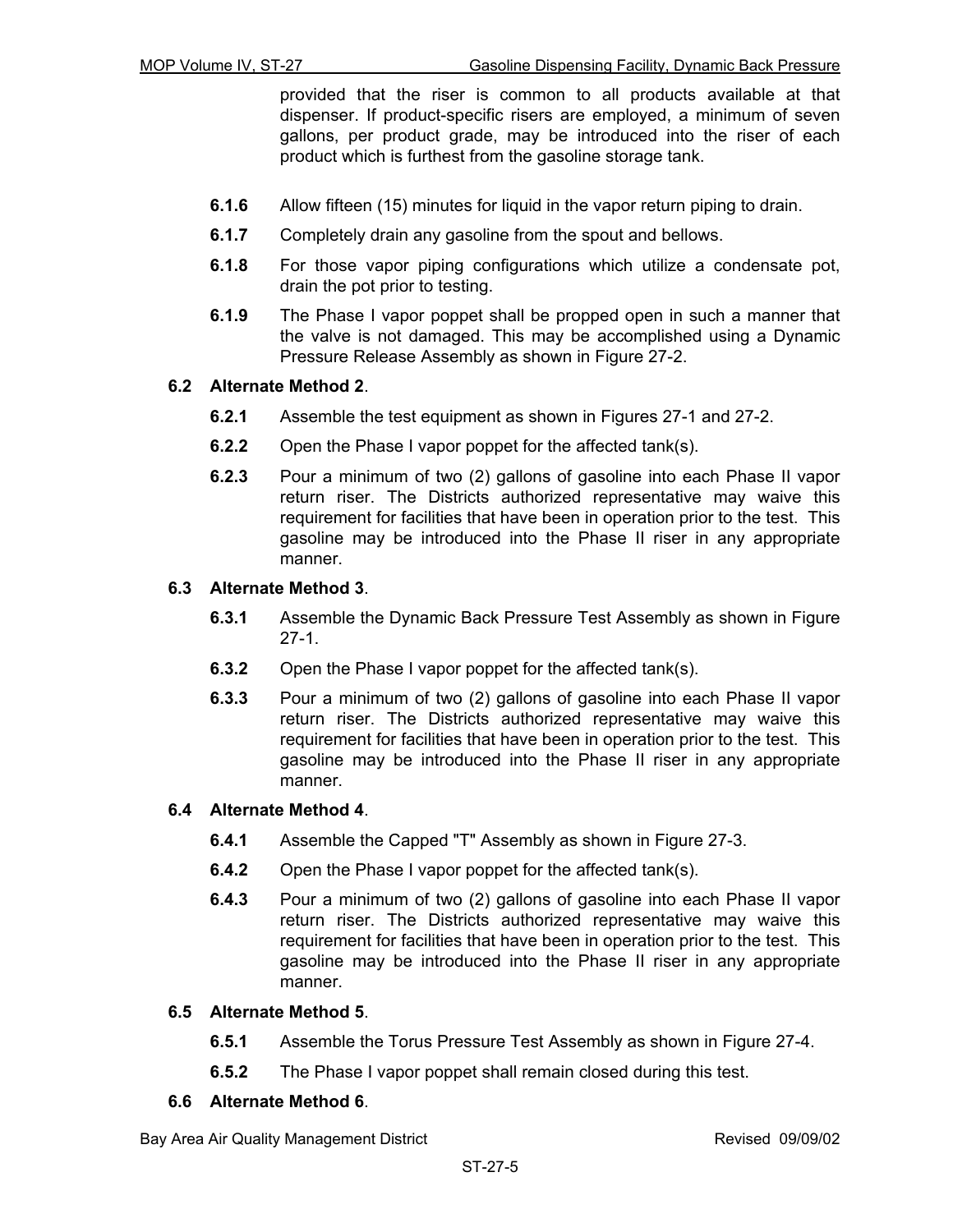- **6.6.1** Assemble the Vent Pipe Pressure Assembly as shown in Figure 27-5.
- **6.6.2** Carefully remove the vent pipe pressure/vacuum (P/V) valve.
- **6.6.3** Open the Phase I vapor poppet for the affected tank(s).
- **6.6.4** Insure that the collection unit of the Phase II system is turned off.





#### **7. TESTING**

- **7.1 Alternate Method 1.** Insert the nozzle into the fillpipe of the Dynamic Back Pressure Test Unit, ensuring that a tight seal at the fillpipe/nozzle interface is achieved. This may be achieved by use of a "torus" shaped gasket as described in section 5.8.
	- **7.1.1** Connect the nitrogen supply to the test assembly.
	- **7.1.2** Open the nitrogen supply, set the delivery pressure to 5 psig, and use the flowmeter control valve to adjust the flowrate to lowest of the required nitrogen flowrates. Care must be taken to ensure that the initial flowrate through the rotameter does not exceed the lowest specified. If nitrogen has been introduced in excess of the minimum flowrate, then liquid must be introduced, pursuant to section 6.1.5, to conduct a valid test.
	- **7.1.3** Allow a minimum of 15 seconds for the nitrogen flow to stabilize before taking backpressure readings. A pulsating gauge needle indicates nitrogen passing through a liquid obstruction in the vapor return system.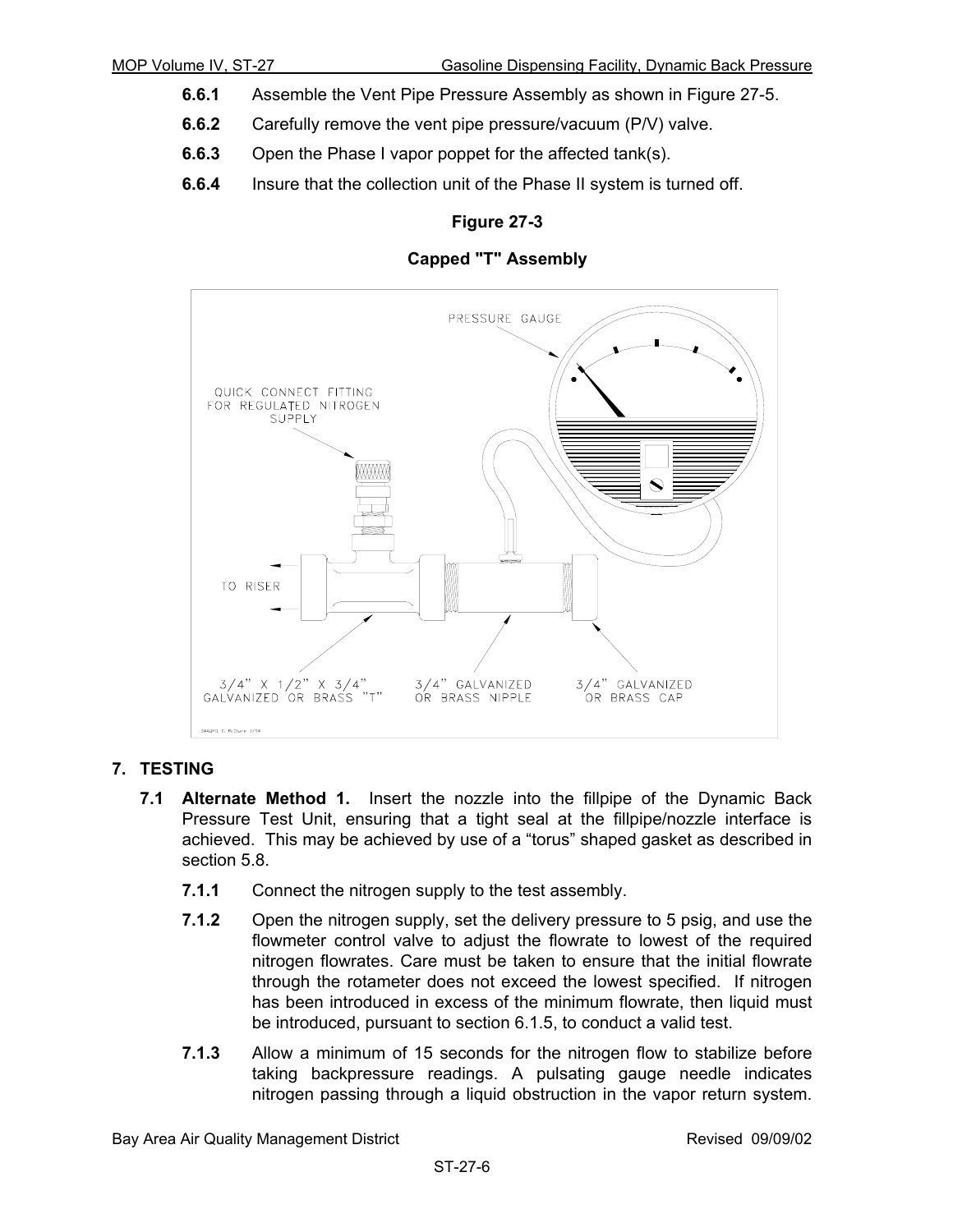If this occurs, close the flow meter control valve, disengage the nozzle and redrain the nozzle and hose assembly. Re-engage the nozzle, open the flow meter control valve and repeat the test.

- **7.1.4** The following information shall be recorded on the field data sheet, as shown in Form 27-1:
	- (a) Dispenser Number and Product Grade
	- (b) Nozzle Manufacturer and model
	- (c) Nitrogen flowrate, CFH
	- (d) Dynamic back pressure, inches  $H<sub>2</sub>O$
- **7.1.5** Repeat subsections 7.1.1 through 7.1.4 for all required nitrogen flowrates.
- **7.1.6** Close and replace the dust cover on the Phase I poppet.
- **7.2 Alternate Method 2.** Phase II balance and Hirt systems which utilize both bellows-equipped nozzles and a fuel-activated remote vapor check valve may be tested using the following methodology.
	- **7.2.1** Disconnect the vapor recovery hose from the remote vapor check valve. Test the nozzle/hose assembly pursuant to Section 7.1.1 through 7.1.4, and record the results on the field data sheet as shown in Form 27-2.
	- **7.2.2** Disconnect the vapor check valve from the riser and connect a compatible "T" fitting to the riser as shown in Figure 27-3.
	- **7.2.3** Connect the nitrogen supply to the "T" assembly.
	- **7.2.4** Repeat Sections 7.1.2 through 7.1.5. In addition to the information required in Section 7.1.4, record both the make and model of the remote vapor check valve.
	- **7.2.5** Record on the field data sheet the pressure drop across the remote vapor check valve. This data is available from the manufacturer.
	- **7.2.6** Add the dynamic back pressures, for each required nitrogen flowrate, obtained from Sections 7.2.1, 7.2.4 and 7.2.5 as shown in Form 27-2.
	- **7.2.7** Disconnect the "T" assembly and close and replace the dust cover on the Phase I poppet.
- **7.3 Alternate Method 3.** Phase II balance and Hirt systems which use both bellowsequipped nozzles and those models of fuel-activated remote vapor check valves which can be disabled by removing the poppet on the fuel side may be tested using the following methodology. Phase II systems using an Emco-Wheaton A-228 remote vapor check valve **cannot** be tested using this method.
	- **7.3.1** Carefully open the fuel side of the remote vapor check valve and remove the fuel poppet. Carefully replace the threaded plug on the fuel side of the valve.
	- **7.3.2** Test the Phase II system pursuant to Sections 7.1.1 through 7.1.5, recording the data on the field data sheet shown in Form 27-1.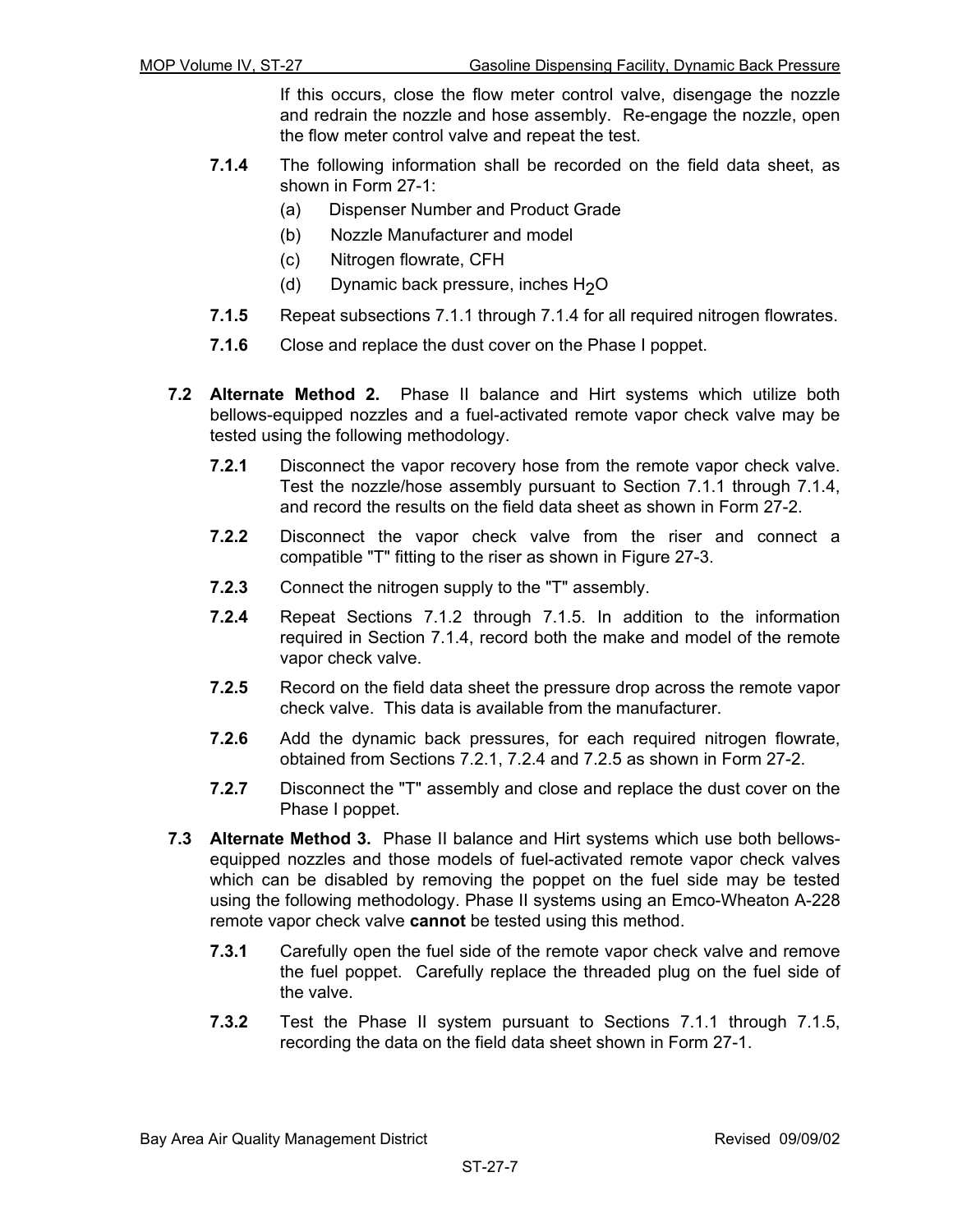- **7.3.3** Carefully reassemble the remote vapor check valve by removing the plug on the fuel side and reinserting the fuel poppet. Replace the threaded fuel plug, taking care not to strip the threads.
- **7.3.4** Close and replace the dust cover on the Phase I poppet.

#### **Torus Pressure Test Assembly**



- **7.4 Alternate Method 4**. Those Phase II systems subject to regulatory limitations on the dynamic back pressure between the Phase II riser and gasoline storage tank may be tested using this methodology.
	- **7.4.1** Disconnect the Phase II riser and install the "T" assembly as shown in Figure 27-3.
	- **7.4.2** Connect the nitrogen supply to the "T" assembly.
	- **7.4.3** Open the nitrogen supply, set the delivery pressure to 5 psig, and use the flowmeter control valve to adjust the flowrate to lowest of the required nitrogen flowrates. Care must be taken to ensure that the initial flowrate through the rotameter does not exceed the lowest specified in the Executive Order. If nitrogen has been introduced in excess of the minimum flowrate, then liquid must be introduced, pursuant to section 6.1.5, to conduct a valid test. Allow a minimum of 15 seconds for the nitrogen flow to stabilize before taking back pressure measurement.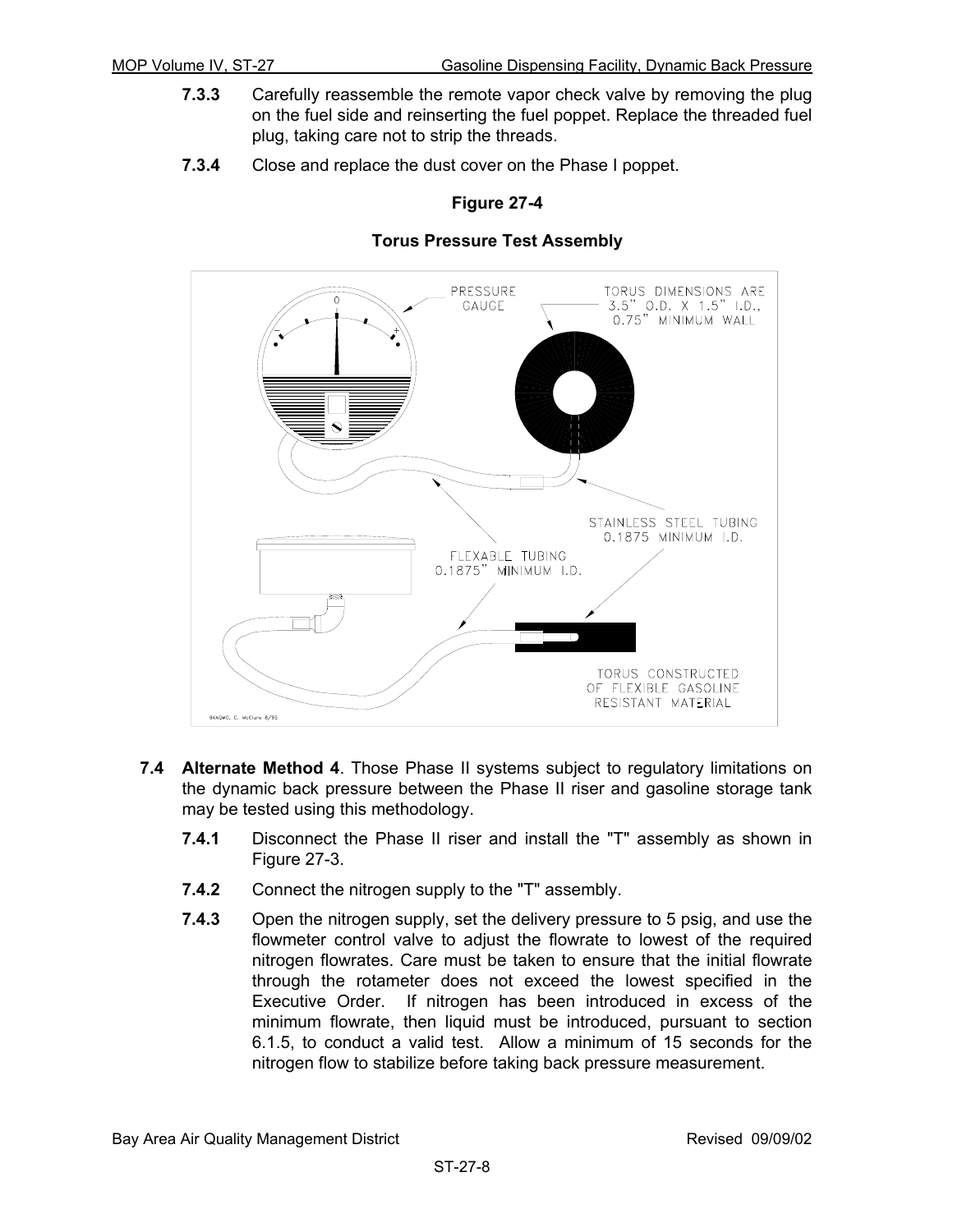- **7.4.4** A pulsating gauge needle indicates nitrogen passing through a liquid obstruction in the vapor return plumbing. If this occurs, the cause of the liquid trap must be corrected.
- **7.4.5** The following information shall be recorded on the field data sheet, as shown in Form 27-1:
	- (a) Dispenser Number and Product Grade
	- (b) Nitrogen flowrate, CFH
	- (c) Dynamic back pressure, inches  $H<sub>2</sub>O$
- **7.4.6** Repeat subsections 7.4.3 through 7.4.5 for all required nitrogen flowrates.
- **7.4.7** Disconnect the "T" assembly and close and replace the dust cover on the Phase I poppet.
- **7.5 Alternate Method 5**. Those bellows-equipped Phase II systems subject to regulatory limitations on the dynamic back pressure at the nozzle/fillpipe interface during gasoline dispensing shall use the following methodology.
	- **7.5.1** Assemble the Torus Pressure Test Assembly (Donut) as shown in Figure 27-4.
	- **7.5.2** Insert the nozzle spout through the inner hole of the donut.
	- **7.5.3** Insert and latch the nozzle in the vehicle fillpipe. Visually insure that a tight connection is made between the donut and fillpipe.
	- **7.5.4** Activate the dispenser, set the nozzle hold-open latch on low, and after at least one gallon has been dispensed start the stopwatch. Dispense a minimum of four gallons of gasoline. Use the stopwatch to accurately time the dispensing rate. The following data shall be recorded on the field data sheet as shown in Form 27-4:
		- (a) Nozzle number and gasoline grade
		- (b) Gallons dispensed during test
		- (c) Maximum dynamic back pressure, inches  $H_2O$
		- (d) Minimum dynamic back pressure, inches  $H_2O$
		- (e) The average dispensing rate, gallons per minute
	- **7.5.5** This Alternate Method shall only be conducted with the Phase I vapor poppet closed, since gasoline is being dispensed during the test.
- **7.6 Alternate Method 6**. Those Phase II systems which utilize an incinerator shall conduct this test in conjunction with the applicable of Alternate Method 1, 2, 3, 4, or 5. This procedure verifies proper drainage of gasoline from the base of the vent pipe to the gasoline storage tank.
	- **7.6.1** After verifying compliance with the dynamic back pressure standards, pursuant to the applicable of Alternate Methods 1, 2, 3, or 4, close the Phase I vapor poppet.
	- **7.6.2** Remove the pressure/vacuum (P/V) valve(s) from each vent pipe.
	- **7.6.3** Carefully pour a minimum of five gallons of gasoline down each vent pipe, wait at least 15 minutes for the gasoline to drain.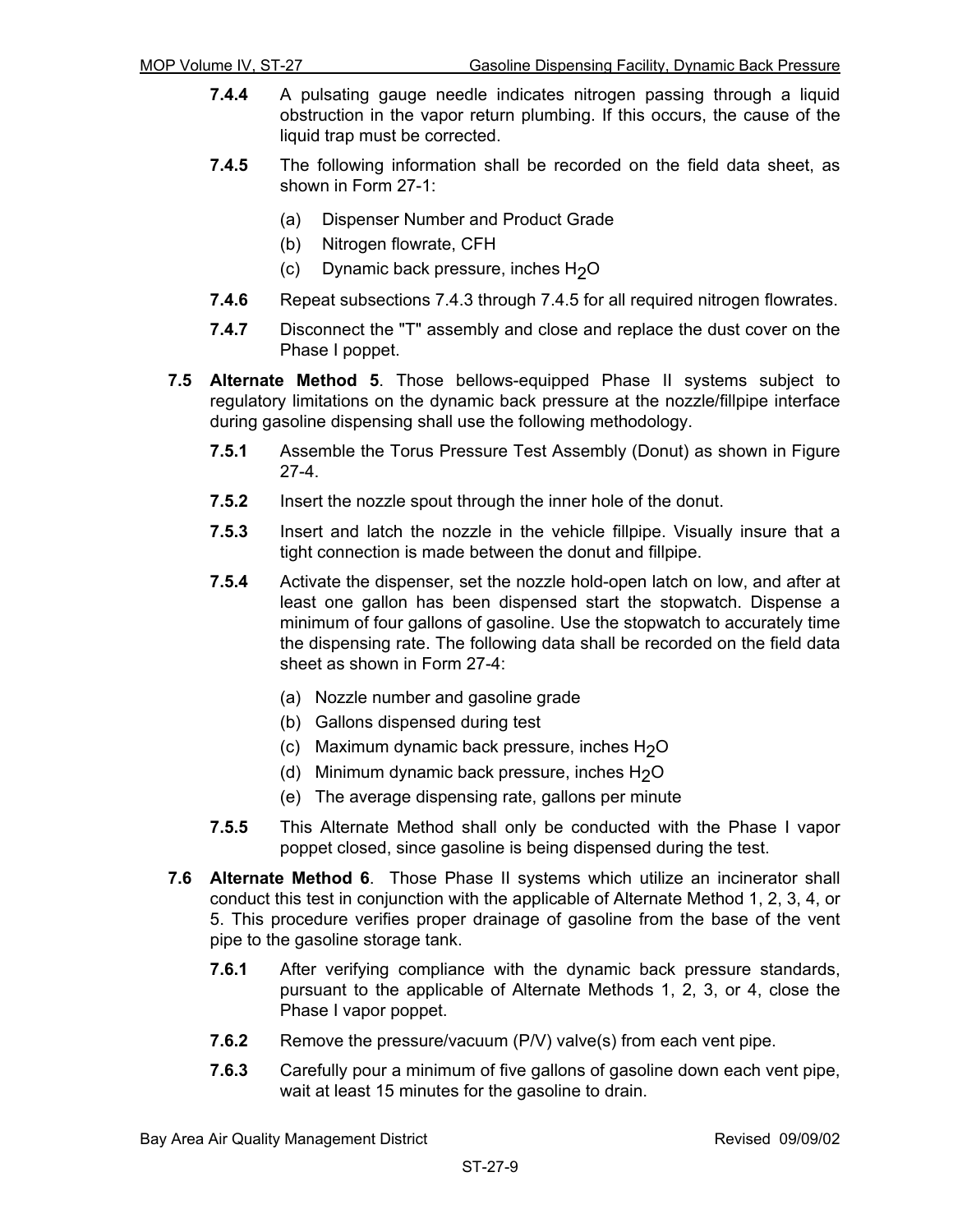- **7.6.4** Install the Vent Pipe Pressure Assembly as shown in Figure 27-5. Open the Phase I poppet(s) on all affected tanks.
- **7.6.5** Connect the nitrogen supply to the Vent Pipe Pressure Assembly.
- **7.6.6** Open the nitrogen supply and adjust the flowrate to 60 CFH.
- **7.6.7** After a minimum of thirty seconds, record the dynamic back pressure.
- **7.6.8** A dynamic back pressure, from the top of the vent pipe to the storage tank, of less than 0.5 inches  $H<sub>2</sub>O$  shall be considered acceptable.
- **7.6.9** Remove the Vent Pipe Pressure Assembly, carefully reinstall the P/V valve, and close the Phase I poppets.
- **7.6.10** Repeat steps 7.6.6 through 7.6.9 for each vent stack that has a P/V valve.
- **7.6.11** Remove the vapor recovery elbow or Dynamic Pressure Release Assembly from the Phase I poppet and replace the dust cap.

#### **Vent Pipe Pressure Assembly**



#### **8. REPORTING**

**8.1** Results of the dynamic back pressure test shall be reported as shown below:

|       | 8.1.1 Alternate Method 1 | Use Form 27-1 |
|-------|--------------------------|---------------|
| 8.1.2 | Alternate Method 2       | Use Form 27-2 |
| 8.1.3 | Alternate Method 3       | Use Form 27-1 |
| 8.1.4 | Alternate Method 4       | Use Form 27-3 |
| 8.1.5 | Alternate Method 5       | Use Form 27-4 |

Bay Area Air Quality Management District **Revised 09/09/02** Revised 09/09/02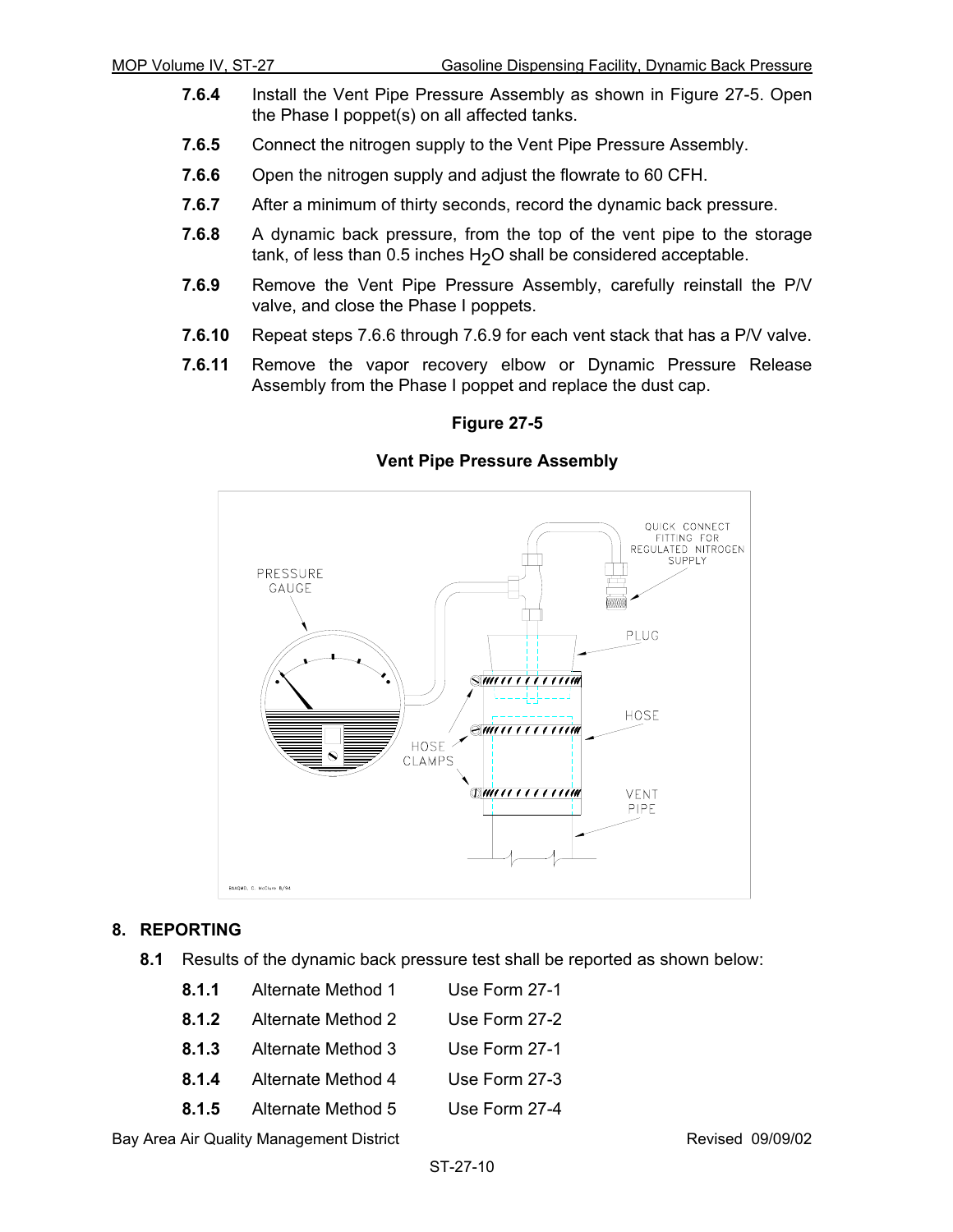**8.1.6** Alternate Method 6 Include on applicable of Forms 27-1, 2, 3, or 4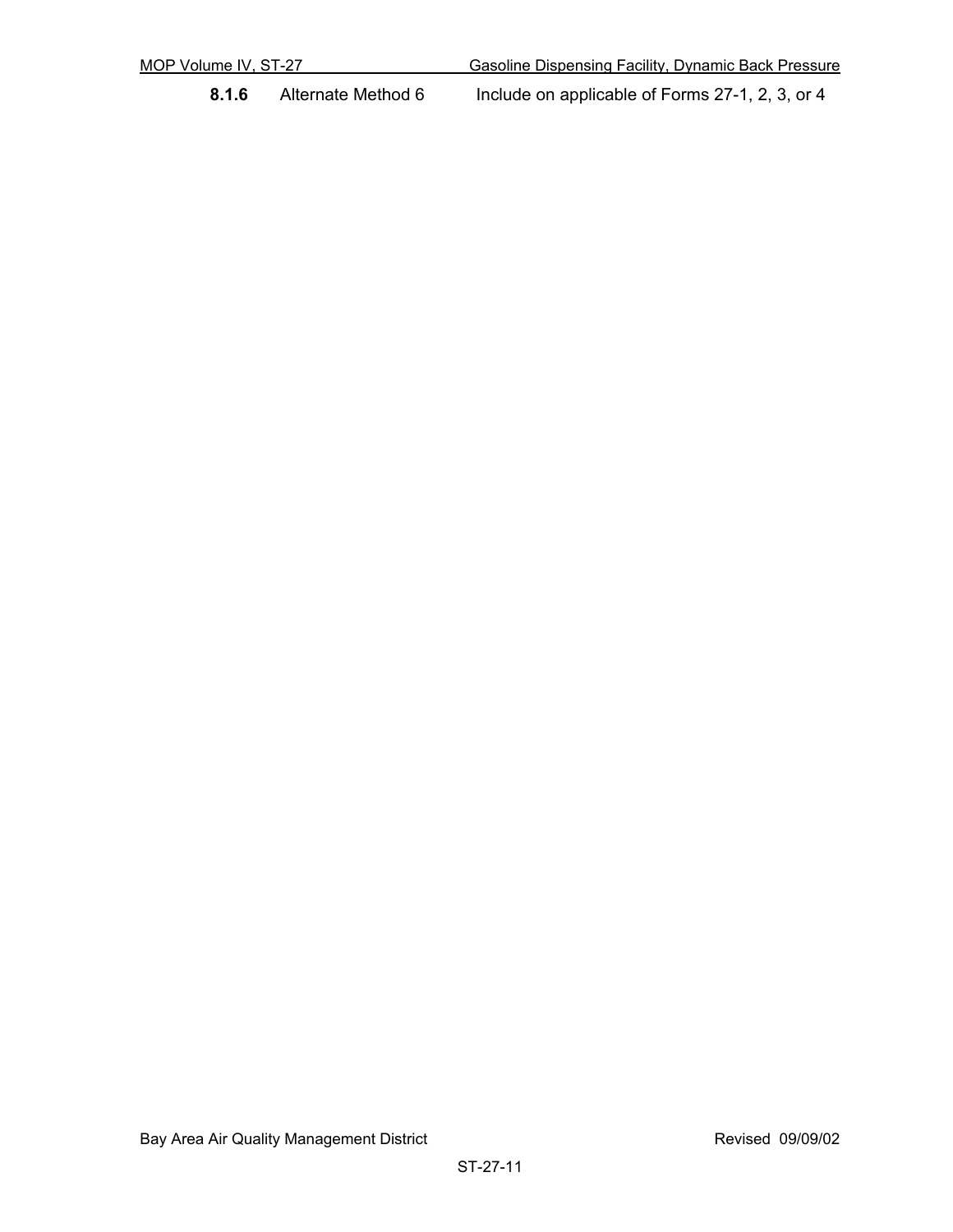**Form 27-1** 

| Firm Name and Address        | Firm Representative and Title | Source Test Engineers                                   |
|------------------------------|-------------------------------|---------------------------------------------------------|
|                              | Phone No. ()                  |                                                         |
| Permit Conditions:           | Source: GDF Vapor Recovery    | <b>Permit Services Division/Enforcement</b><br>Division |
|                              | <b>BAAQMD GDF #</b>           | Test Requested By:                                      |
|                              |                               |                                                         |
| <b>Operating Parameters:</b> |                               |                                                         |
|                              |                               |                                                         |

# **Sources Test Results and Comments:**

| Nozzle #            | Gas Grade | Nozzle Model | Dynamic Back Pressure, Inches H <sub>2</sub> 0 |            |            |
|---------------------|-----------|--------------|------------------------------------------------|------------|------------|
|                     |           |              | <b>CFH</b>                                     | <b>CFH</b> | <b>CFH</b> |
|                     |           |              |                                                |            |            |
|                     |           |              |                                                |            |            |
|                     |           |              |                                                |            |            |
|                     |           |              |                                                |            |            |
|                     |           |              |                                                |            |            |
|                     |           |              |                                                |            |            |
|                     |           |              |                                                |            |            |
|                     |           |              |                                                |            |            |
|                     |           |              |                                                |            |            |
|                     |           |              |                                                |            |            |
|                     |           |              |                                                |            |            |
|                     |           |              |                                                |            |            |
|                     |           |              |                                                |            |            |
| Results Received by | Date      |              |                                                |            |            |
|                     |           |              |                                                |            |            |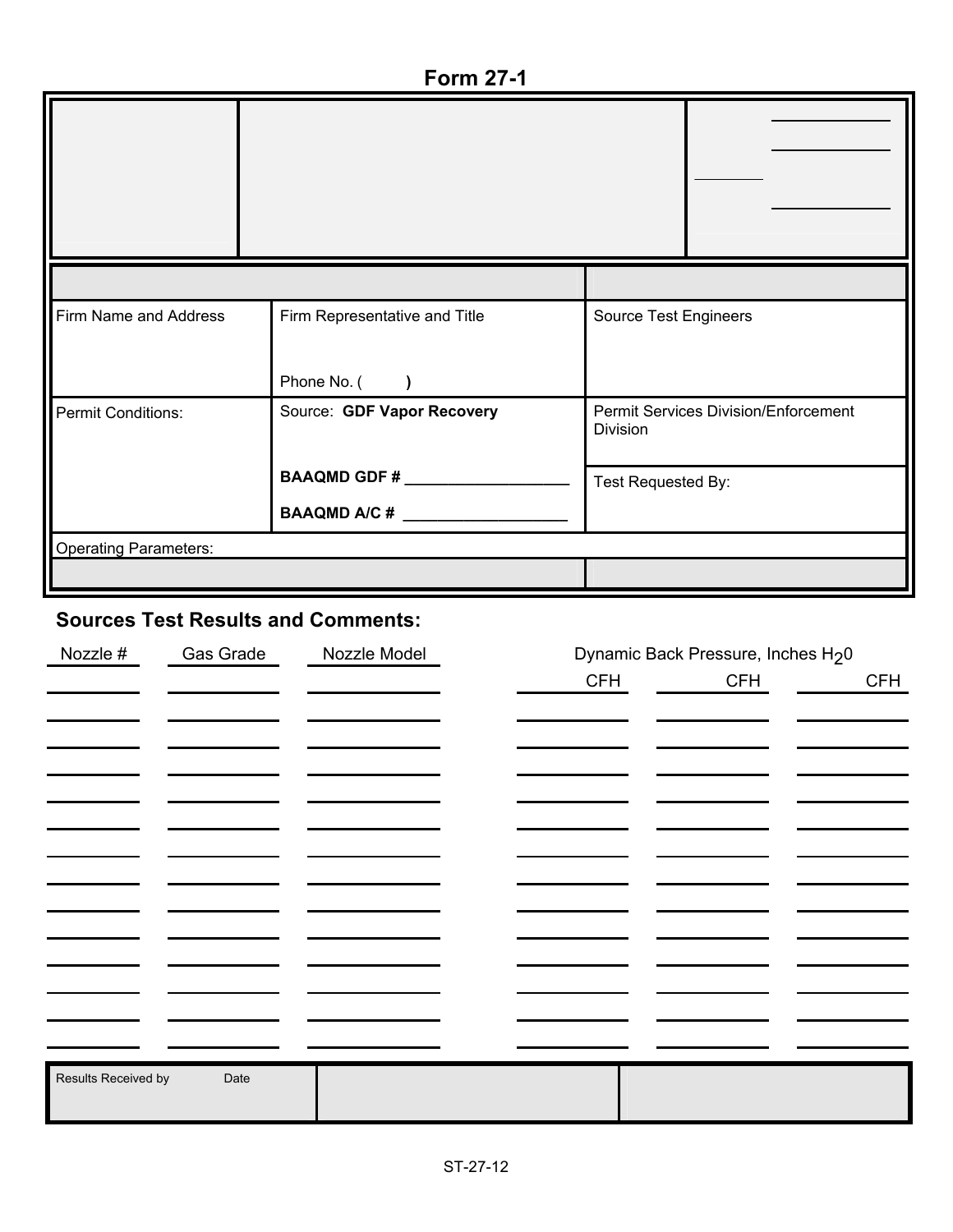#### **Form 27-2**

| <b>I</b> Firm Name and Address |                                             | <b>GDF Representative and Title</b> |
|--------------------------------|---------------------------------------------|-------------------------------------|
|                                |                                             | Phone No.                           |
| Permit Services/Enforcement:   |                                             | Test Performed by:                  |
| Permit Conditions:             |                                             | Test Date/Time:                     |
|                                | $A/C$ #<br>Source: GDF Vapor Recovery GDF # |                                     |

#### **Source Test Results and Comments:**

|       |              |                 |                           | Dynamic Back Pressure, Inches of Water Column |                         |                       |             |                                    |
|-------|--------------|-----------------|---------------------------|-----------------------------------------------|-------------------------|-----------------------|-------------|------------------------------------|
| Pump# | Gas<br>Grade | Nozzle<br>Model | Vapor Valve<br>Make/Model | Nitrogen<br>Flow, CFH                         | Nozzle/Hose<br>Assembly | Riser to U.G.<br>Tank | Vapor Valve | Total $\Delta P$ ,<br>Inches $H20$ |
|       |              |                 |                           |                                               |                         |                       |             |                                    |
|       |              |                 |                           |                                               |                         |                       |             |                                    |
|       |              |                 |                           |                                               |                         |                       |             |                                    |
|       |              |                 |                           |                                               |                         |                       |             |                                    |
|       |              |                 |                           |                                               |                         |                       |             |                                    |
|       |              |                 |                           |                                               |                         |                       |             |                                    |
|       |              |                 |                           |                                               |                         |                       |             |                                    |
|       |              |                 |                           |                                               |                         |                       |             |                                    |
|       |              |                 |                           |                                               |                         |                       |             |                                    |
|       |              |                 |                           |                                               |                         |                       |             |                                    |
|       |              |                 |                           |                                               |                         |                       |             |                                    |
|       |              |                 |                           |                                               |                         |                       |             |                                    |
|       |              |                 |                           |                                               |                         |                       |             |                                    |
|       |              |                 |                           |                                               |                         |                       |             |                                    |
|       |              |                 |                           |                                               |                         |                       |             |                                    |
|       |              |                 |                           |                                               |                         |                       |             |                                    |
|       |              |                 |                           |                                               |                         |                       |             |                                    |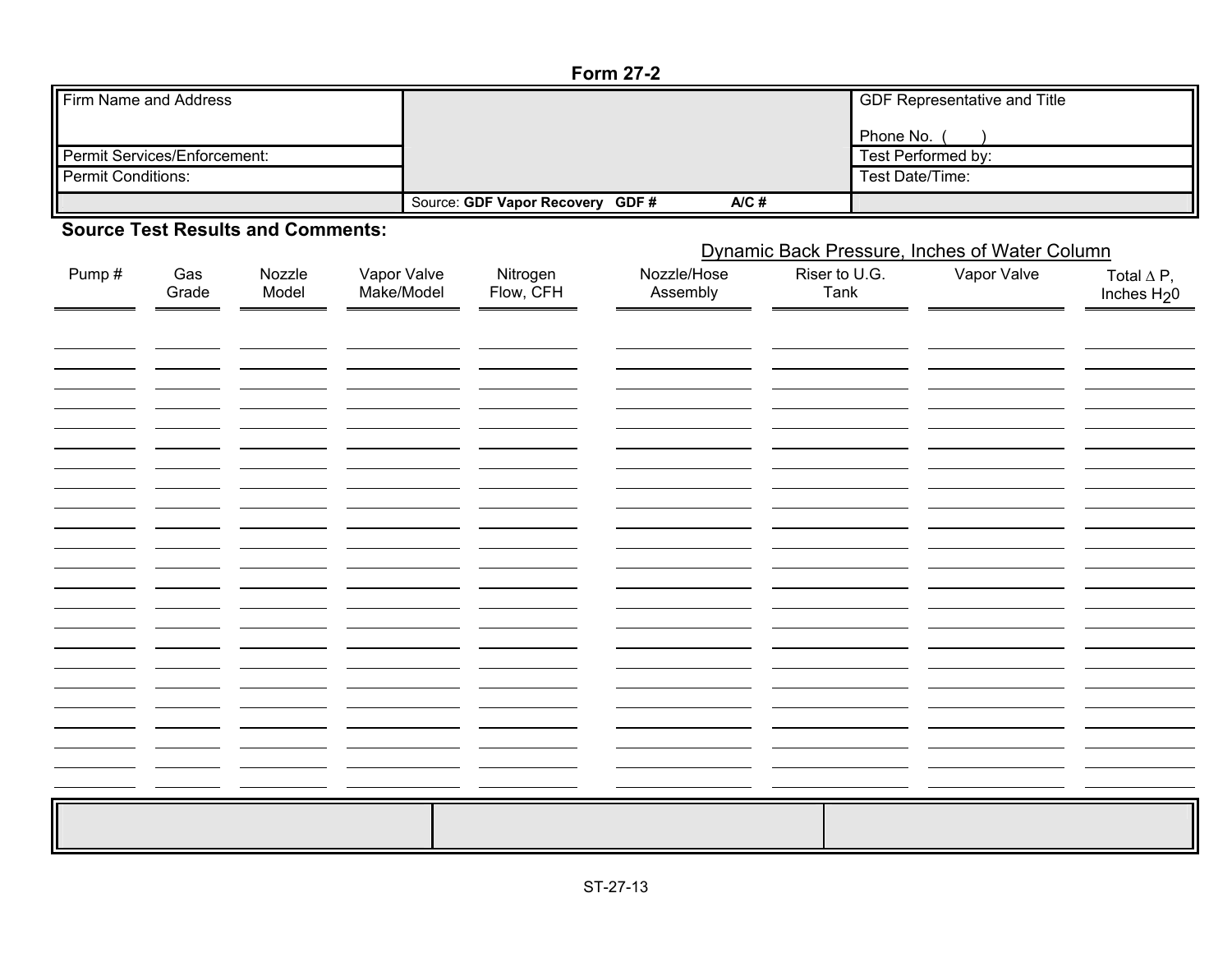**Form 27-3** 

| Firm Name and Address                     | Firm Representative and Title | Source Test Engineers                                                                                                                                                                                                                                                                                                                                                                |                                             |
|-------------------------------------------|-------------------------------|--------------------------------------------------------------------------------------------------------------------------------------------------------------------------------------------------------------------------------------------------------------------------------------------------------------------------------------------------------------------------------------|---------------------------------------------|
|                                           | Phone No. (<br>$\lambda$      |                                                                                                                                                                                                                                                                                                                                                                                      |                                             |
| <b>Permit Conditions:</b>                 | Source: GDF Vapor Recovery    | Division                                                                                                                                                                                                                                                                                                                                                                             | <b>Permit Services Division/Enforcement</b> |
|                                           | BAAQMD GDF #                  | Test Requested By:                                                                                                                                                                                                                                                                                                                                                                   |                                             |
|                                           | BAAQMD A/C #                  |                                                                                                                                                                                                                                                                                                                                                                                      |                                             |
| <b>Operating Parameters:</b>              |                               |                                                                                                                                                                                                                                                                                                                                                                                      |                                             |
|                                           |                               |                                                                                                                                                                                                                                                                                                                                                                                      |                                             |
| <b>Sources Test Results and Comments:</b> |                               |                                                                                                                                                                                                                                                                                                                                                                                      |                                             |
| Riser#<br>Gas<br>Grade                    |                               |                                                                                                                                                                                                                                                                                                                                                                                      | Dynamic Back Pressure, Inches H20           |
|                                           |                               | $\overline{C}$ $\overline{C}$ $\overline{C}$ $\overline{C}$ $\overline{C}$ $\overline{C}$ $\overline{C}$ $\overline{C}$ $\overline{C}$ $\overline{C}$ $\overline{C}$ $\overline{C}$ $\overline{C}$ $\overline{C}$ $\overline{C}$ $\overline{C}$ $\overline{C}$ $\overline{C}$ $\overline{C}$ $\overline{C}$ $\overline{C}$ $\overline{C}$ $\overline{C}$ $\overline{C}$ $\overline{$ | $\cap$ $\Box$<br>$\overline{C}$ $\Box$      |

|  | CFH | CFH | <b>CFH</b> |
|--|-----|-----|------------|
|  |     |     |            |
|  |     |     |            |
|  |     |     |            |
|  |     |     |            |
|  |     |     |            |
|  |     |     |            |
|  |     |     |            |
|  |     |     |            |
|  |     |     |            |
|  |     |     |            |
|  |     |     |            |
|  |     |     |            |
|  |     |     |            |
|  |     |     |            |
|  |     |     |            |
|  |     |     |            |
|  |     |     |            |